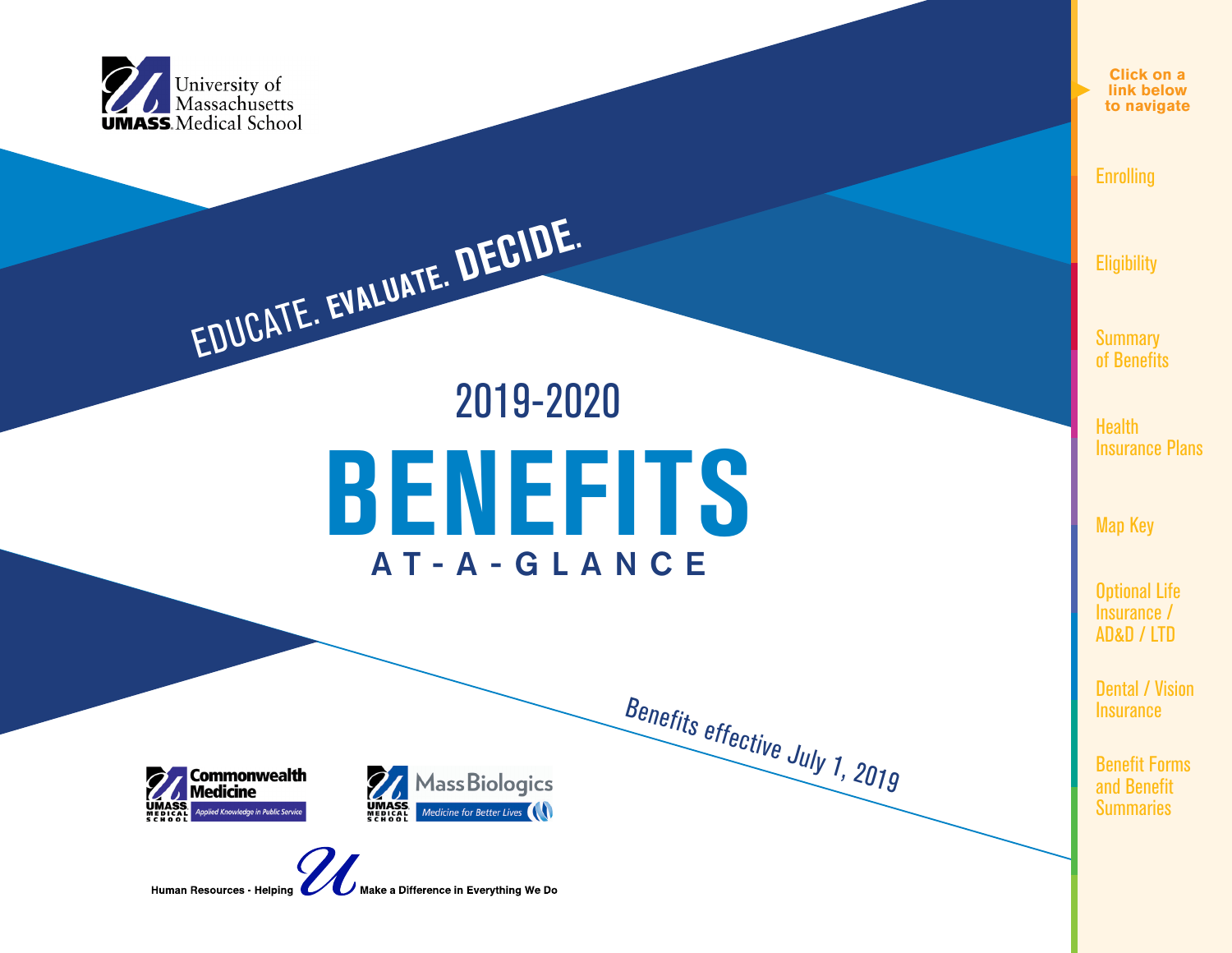At UMass Medical School we are passionate about quality health care. We believe it takes the best people to provide the best care – and that our employees deserve nothing less.

<span id="page-1-0"></span>GREAT CARE. GREAT COVERAGE.

FOR YOU AND YOUR FAMILY.

When each of us becomes healthier, we grow stronger as an institution. That means our health care benefits need to provide a balance between care when you're sick and access to resources and providers that help you stay well. We also understand that our employees have a variety of health care needs; and there's no single solution to meet the needs of all our employees.

For this reason, UMass Medical School offers its eligible employees a broad range of quality health insurance plan options that focus on wellness, prevention and access to top-rated health care facilities and physicians. In addition to dental and vision plans, choosing your health insurance plan during Open Enrollment is an important decision that impacts you and your family for the whole year. Use the information in this Benefits At-a-Glance to get an overview of your insurance plan options – so you can choose what's best for you.

### **NEW! THIS YEAR**

» Neighborhood Health Plan Prime is now called AllWays Health Partners Complete HMO.

A GUIDE TO CHOOSING YOUR

» A lower copay of \$150 for members who utilize freestanding facilities for eye procedures and GI endoscopies. Copays for procedures at hospital outpatient facilities would remain the same at \$250 this fiscal year. Unicare copay for any procedure at a freestanding facility is \$0.

#### PROVIDER TIERING

Continuing to migrate from individual to group-based tiering for all specialists, aligning with existing group-based tiering by some GIC carriers.



calendar days of hire. Benefits begin on the first of the month following 60 days or two full calendar months, whichever comes first.

#### QUALIFYING EVENTS

Please contact Human Resources within 30 days of a qualifying event to enroll or make changes to benefits.

**Click on a link below to navigate**

**Enrolling** 

**[Eligibility](#page-2-0)** 

**Summary** [of Benefits](#page-3-0)

**Health** [Insurance Plans](#page-4-0)

[Map Key](#page-6-0)

[Optional Life](#page-7-0)  Insurance / AD&D / LTD

Dental / Vision **Insurance** 

[Benefit Forms](#page-8-0)  and Benefit **Summaries** 

## OPEN ENROLLMENT NEW EMPLOYEES

APRIL 3 THROUGH MAY 1

for benefit changes effective July 1, 2019.

### **ELIGIBILITY**

Employees budgeted for 20 hours or more per week, their spouse and dependents up to age 26.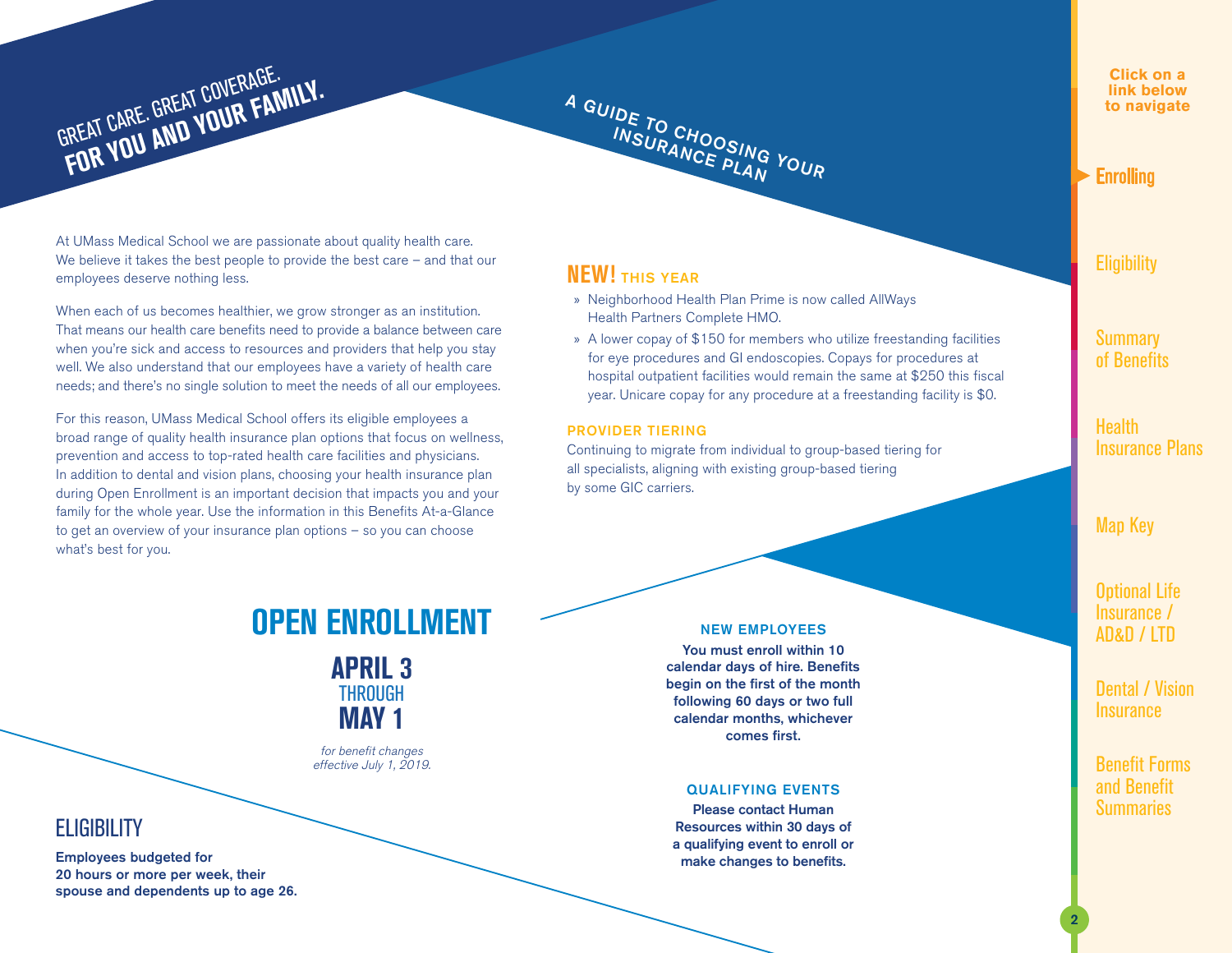### <span id="page-2-0"></span>CHOOSING THE BEST HEALTH INSURANCE PLAN FOR YOU AND YOUR FAMILY

As you review the health insurance plan options available to you and your family, there are a number of things to consider. Follow these steps to help determine the right plan for you:

#### STEP 1: YOUR LOCATION.

Where you live determines the health insurance plan options available to you. Review the map in this Benefits At-a-Glance to determine which plans are available in your service area.

#### STEP 2: COMPILE A LIST OF YOUR DOCTORS, HOSPITALS AND FREQUENTLY TAKEN MEDICATIONS.

Be sure to include the same information for every family member you cover.

#### STEP 3: DETERMINE WHETHER YOUR PHYSICIANS AND FACILITIES ARE IN THE NETWORK.

If you have a physician or facility that you'd like to continue to use, be sure to find out if they are included in the plan network and identify their quality/cost tier assignment. Keep in mind that if your physician or facility leaves your health insurance plan's network during the year, you must stay in the plan for the year. You can change to another plan during the next Open Enrollment. In the meantime, the health insurance plan will help you find another provider.

#### STEP 4: COSTS.

How much are you willing to pay for health care? In addition to your payroll contributions (premium payments), you'll want to consider your other out-of-pocket costs, such as coinsurance.

Limited network plans help address differences in provider costs. You will enjoy the same benefits as the wider network plans, but will save money because limited network plans have a smaller network of providers (fewer doctors and hospitals).

#### STEP 5: CHOOSE THE PLAN BEST SUITED FOR YOUR UNIQUE CIRCUMSTANCES.

UMass Medical School, through the GIC, offers a variety of plan options to meet a variety of needs. The best health plan for you will depend on your individual needs and preferences. So, it's important to understand how each plan works and what is most important to you.

### IMPORTANT NOTES

- » Check with your carrier to see if your provider is still in the network or if copays have changed. See Health Insurance Plan chart for carrier contact information.
- » Integration of Medical and Behavioral Health Benefits is through your health insurance carrier.
- » You will pay lower copays for providers with the highest quality and/or cost-efficiency scores (based on specific criteria and national and industry standards):
	- à **Tier 1** *(excellent)* à **Tier 2** *(good)* à **Tier 3** *(standard)*
- » Physicians for whom there is not enough data and non-tiered specialists are assigned a plan's Tier 2 level.
- » Keep in mind that if you change plans (i.e., change to a new plan carrier) you will incur a new deductible.

#### **Click on a link below to navigate**

### **[Enrolling](#page-1-0)**

### **Eligibility**

**Summary** [of Benefits](#page-3-0)

### **Health** [Insurance Plans](#page-4-0)

### [Map Key](#page-6-0)

[Optional Life](#page-7-0)  Insurance / AD&D / LTD

[Dental / Vision](#page-8-0)  **Insurance**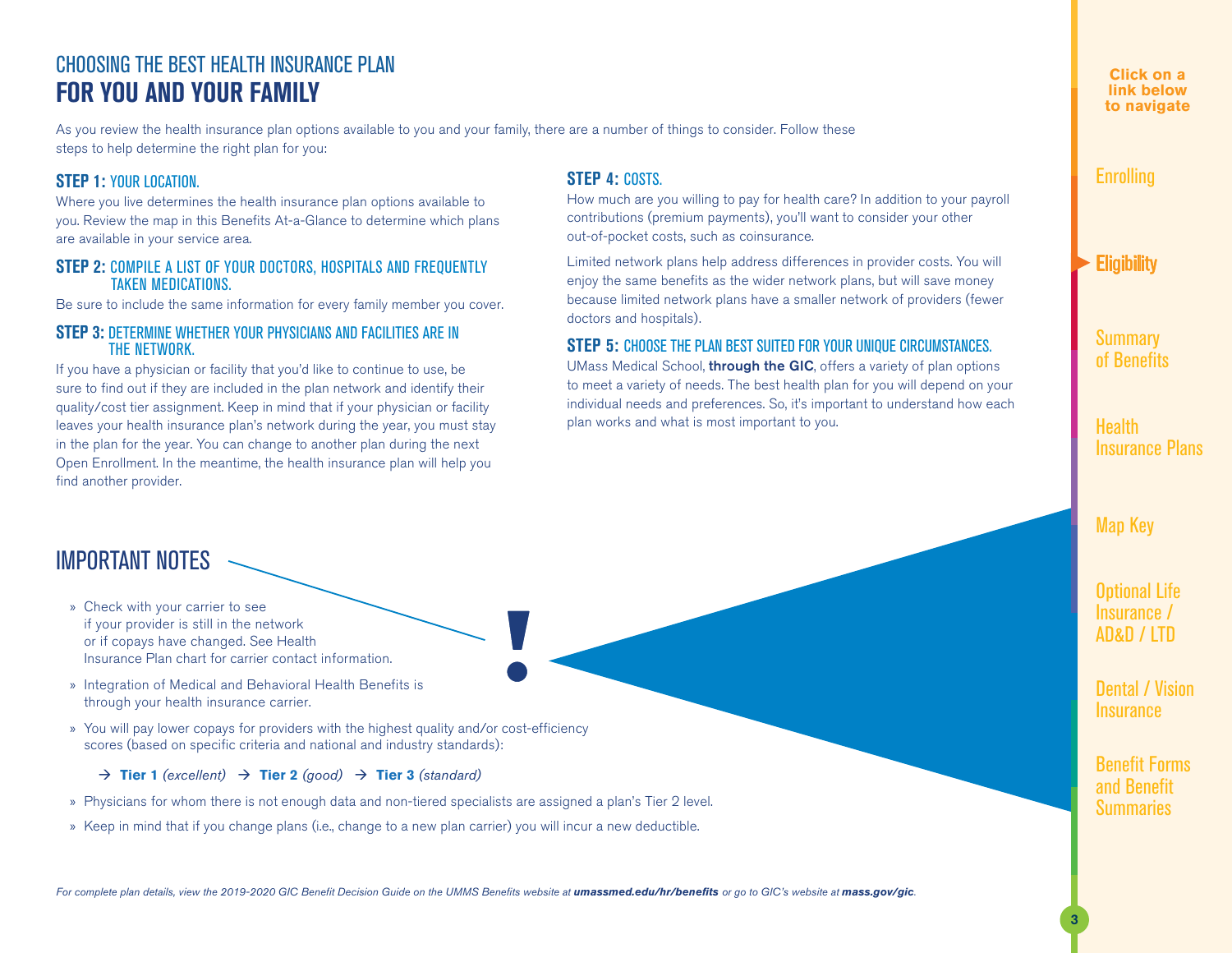### <span id="page-3-0"></span>SUMMARY OF BENEFITS

The **Summary of Benefits** to the right gives you a snap-shot of primary features of each health insurance plan. Before making your final decision you should review the plan documents or contact the health insurance plan you are considering to learn more about:

- » Information on other health insurance plan benefits that are not described in this Benefits At-a-Glance;
- » Whether your physicians and facilities are in the network; and
- » Which copay tiers your physicians and facilities are in.

"Same Benefits for All Plans" is just that - these plan features are the same in all plans so there is no need to factor them in when determining the right plan for you.

### HEALTH INSURANCE PLANS FOOTNOTES

- *<sup>1</sup> UMass Memorial's current Physician and Hospital agreement with Harvard Pilgrim Health Care and Fallon Health Plan expires on December 31, 2019 and we cannot confirm at this time whether UMass Memorial providers will continue their participation with Harvard Pilgrim Health Care and Fallon Health Plan beyond 2019.*
- *<sup>2</sup> Limited network plans help address differences in provider costs. You will enjoy the same benefits as the wider network plans, but will save money because limited network plans have a smaller network of providers (fewer doctors and hospitals).*
- *<sup>3</sup> Out-of-pocket maximums apply to medical and behavioral health benefits across all health insurance products.*
- *<sup>4</sup> \$15 per visit for Centered Care PCP.*
- *<sup>5</sup> Comprehensive. Without CIC, deductibles are higher and coverage is only 80% for some services. Out-of-network benefits – This plan determines allowed amounts for out-of-state providers; you may be responsible for a portion of the total charge. Use UniCare's national network of providers to avoid these charges.*

| <b>SAME BENEFITS FOR ALL HEALTH PLANS</b>                                                                                                                |                                                                            |  |  |  |
|----------------------------------------------------------------------------------------------------------------------------------------------------------|----------------------------------------------------------------------------|--|--|--|
| <b>Preventive Services</b>                                                                                                                               | Most covered at 100%;<br>no copay                                          |  |  |  |
| <b>Eye &amp; GI Procedures at</b><br><b>Freestanding Facilities in MA</b><br>*For Unicare, copay for any procedure<br>at a freestanding facility is \$0. | $$150*$                                                                    |  |  |  |
| <b>Telehealth Coverage</b>                                                                                                                               | \$15 per visit                                                             |  |  |  |
| <b>Emergency Room Care</b>                                                                                                                               | \$100 per visit<br>(waived if admitted)                                    |  |  |  |
| <b>High-Tech Imaging</b><br>(e.g., MRI, CT and PET scans)                                                                                                | \$100 per scan<br>(maximum one copay per<br>day; contact plan for details) |  |  |  |
| Out-of-Pocket Maximum <sup>3</sup><br>Individual<br>Family                                                                                               | \$5,000<br>\$10,000                                                        |  |  |  |
| <b>Prescription Drug Administrator -</b><br><b>Express Scripts®</b><br><b>Telephone Number</b><br>Website                                                | 1.855.283.7679<br>express-scripts.com/gicRx                                |  |  |  |
| <b>Prescription Drug Deductible</b><br>Individual<br>Family                                                                                              | \$100<br>\$200                                                             |  |  |  |
| <b>Prescription Drug</b><br>Retail: up to a 30-day supply<br>Tier 1<br>Tier 2<br>Tier <sub>3</sub>                                                       | \$10<br>\$30<br>\$65                                                       |  |  |  |
| <b>Mail-Order</b><br>Maintenance drugs: up to a 90-day supply<br>Tier 1<br>Tier <sub>2</sub><br>Tier <sub>3</sub>                                        | \$25<br>\$75<br>\$165                                                      |  |  |  |
| <b>Employee Assistance Program</b>                                                                                                                       | No cost                                                                    |  |  |  |

**Click on a link below to navigate**

**[Enrolling](#page-1-0)** 

### **[Eligibility](#page-2-0)**

Summary of Benefits

**Health** [Insurance Plans](#page-4-0)

### [Map Key](#page-6-0)

[Optional Life](#page-7-0)  Insurance / AD&D / LTD

[Dental / Vision](#page-8-0)  **Insurance**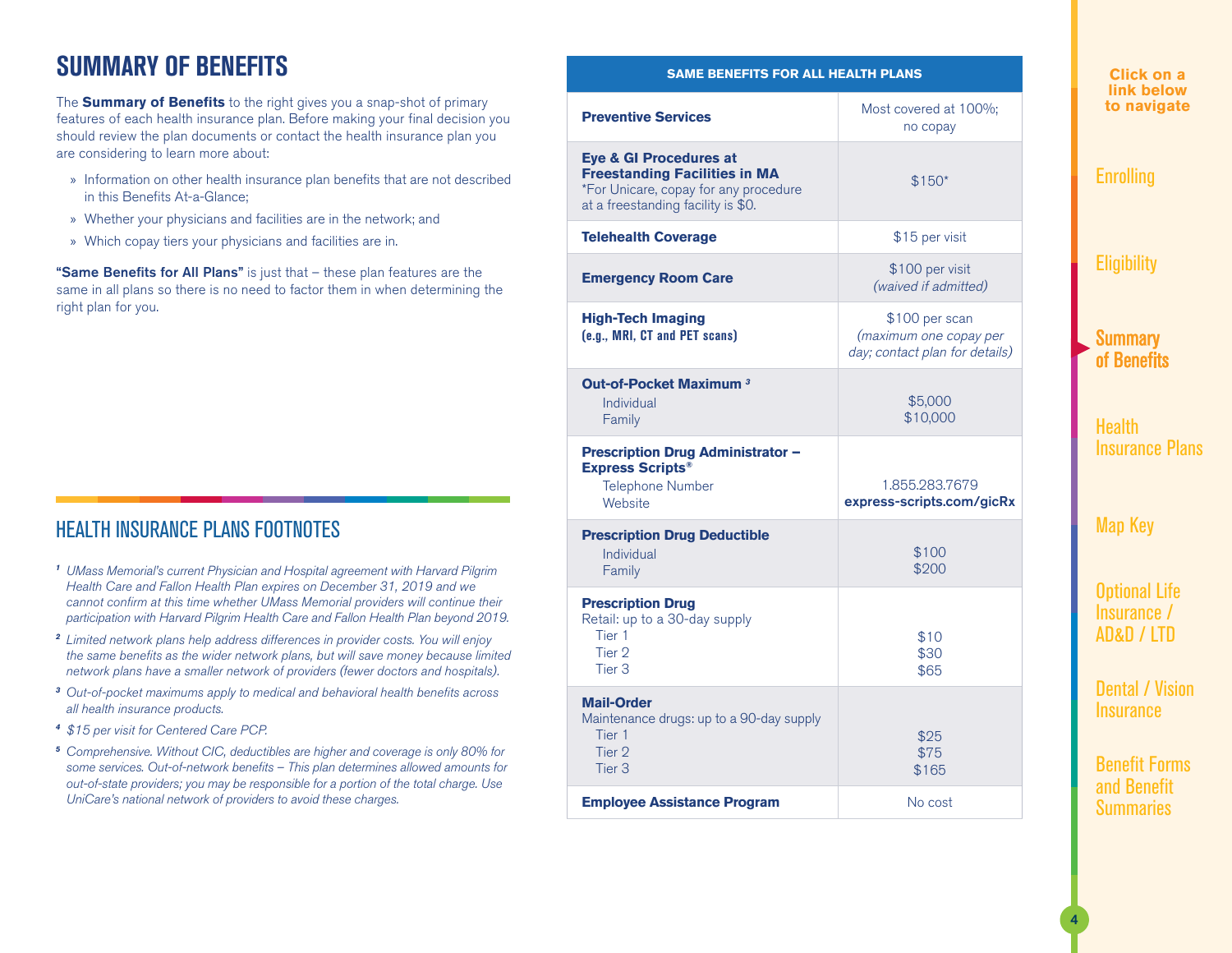<span id="page-4-0"></span>

|                                                                 | <b>HEALTH INSURANCE PLANS</b><br>Listed from lower cost to higher cost  |                                                                   | <b>UniCare State</b><br><b>Indemnity Plan/</b><br><b>Community</b><br><b>Choice</b> | <b>Health New</b><br><b>England</b>           | <b>Tufts Health</b><br><b>Plan Spirit</b>               | <b>Fallon Health</b><br>Direct Care <sup>1</sup>          | <b>Harvard Pilgrim</b><br><b>Primary Choice</b><br>Plan <sup>1</sup>                                                                            | <b>UniCare State</b><br><b>Indemnity</b><br><b>Plan/PLUS</b>              |
|-----------------------------------------------------------------|-------------------------------------------------------------------------|-------------------------------------------------------------------|-------------------------------------------------------------------------------------|-----------------------------------------------|---------------------------------------------------------|-----------------------------------------------------------|-------------------------------------------------------------------------------------------------------------------------------------------------|---------------------------------------------------------------------------|
|                                                                 |                                                                         | <b>PLAN TYPE</b>                                                  | <b>PPO-TYPE</b>                                                                     | <b>HMO</b>                                    | EPO (HMO-TYPE)                                          | <b>HMO</b>                                                | <b>HMO</b>                                                                                                                                      | <b>PPO-TYPE</b>                                                           |
|                                                                 | <b>Clinton Hospital</b>                                                 |                                                                   |                                                                                     | $\checkmark$                                  |                                                         | $\checkmark$                                              | $\checkmark$                                                                                                                                    | $\checkmark$                                                              |
|                                                                 | <b>Health Alliance Hospital - Fitchburg</b>                             |                                                                   | $\checkmark$                                                                        | $\checkmark$                                  |                                                         | $\checkmark$                                              | $\checkmark$                                                                                                                                    | $\checkmark$                                                              |
|                                                                 | <b>Health Alliance Hospital - Leominster</b>                            |                                                                   | $\checkmark$                                                                        | $\checkmark$                                  |                                                         | $\checkmark$                                              | $\checkmark$                                                                                                                                    | $\checkmark$                                                              |
|                                                                 | <b>Marlborough Hospital</b>                                             |                                                                   |                                                                                     | $\checkmark$                                  |                                                         | $\checkmark$                                              | $\checkmark$                                                                                                                                    | $\checkmark$                                                              |
|                                                                 | <b>UMass Memorial - Memorial Campus</b>                                 |                                                                   |                                                                                     | $\checkmark$                                  |                                                         |                                                           |                                                                                                                                                 | $\checkmark$                                                              |
|                                                                 | <b>UMass Memorial - University Campus</b>                               |                                                                   |                                                                                     | $\checkmark$                                  |                                                         |                                                           |                                                                                                                                                 | $\checkmark$                                                              |
|                                                                 | <b>UMass Memorial - Hahnemann Campus</b>                                |                                                                   |                                                                                     | $\checkmark$                                  |                                                         |                                                           |                                                                                                                                                 | $\checkmark$                                                              |
| UMass Memorial Hospitals/<br>Affiliated Facilities - In-Network | <b>UMass Memorial Medical Group</b><br><b>Primary Care Physicians</b>   |                                                                   | $\checkmark$                                                                        | $\checkmark$                                  |                                                         | Limited Participation -<br>Check with Plan                |                                                                                                                                                 | $\checkmark$                                                              |
|                                                                 | <b>UMass Memorial Medical Group</b><br><b>Specialty Care Physicians</b> |                                                                   | $\checkmark$                                                                        | $\checkmark$                                  |                                                         | <b>Exception Basis with</b><br><b>Prior Authorization</b> |                                                                                                                                                 | $\checkmark$                                                              |
|                                                                 | Type of GIC Network Plan <sup>2</sup>                                   |                                                                   | Limited                                                                             | Regional                                      | Limited                                                 | Limited                                                   | Limited                                                                                                                                         | <b>Broad</b>                                                              |
|                                                                 |                                                                         |                                                                   |                                                                                     |                                               |                                                         |                                                           |                                                                                                                                                 |                                                                           |
|                                                                 | <b>For Employees Hired</b><br>Before July 1, 2003                       | <b>Individual</b><br><b>Family</b>                                | \$104.44<br>\$255.80                                                                | \$115.06<br>\$271.66                          | \$114.09<br>\$272.14                                    | \$121.02<br>\$303.09                                      | \$130.01<br>\$329.45                                                                                                                            | \$140.03<br>\$331.07                                                      |
| <b>Monthly</b><br>Rates                                         | <b>For Employees Hired on</b><br>or After July 1, 2003                  | <b>Individual</b><br><b>Family</b>                                | \$130.56<br>\$319.76                                                                | \$143.84<br>\$339.58                          | \$142.62<br>\$340.18                                    | \$151.28<br>\$378.87                                      | \$162.52<br>\$411.82                                                                                                                            | \$175.05<br>\$413.84                                                      |
|                                                                 |                                                                         |                                                                   |                                                                                     |                                               |                                                         |                                                           |                                                                                                                                                 |                                                                           |
|                                                                 | <b>Telephone Number</b>                                                 |                                                                   | 1.800.442.9300                                                                      | 1.800.842.4464                                | 1.800.870.9488                                          | 1.866.344.4442                                            | 1.800.542.1499                                                                                                                                  | 1.800.442.9300                                                            |
|                                                                 | <b>Website</b>                                                          |                                                                   | unicarestateplan.com                                                                | hne.com/gic                                   | tuftshealthplan.com/gic                                 | fallonhealth.org/gic                                      | harvardpilgrim.org/gic                                                                                                                          | unicarestateplan.com                                                      |
|                                                                 | <b>PCP Required?</b>                                                    |                                                                   | <b>No</b>                                                                           | Yes                                           | <b>No</b>                                               | <b>Yes</b>                                                | Yes                                                                                                                                             | <b>No</b>                                                                 |
|                                                                 | <b>Referrals to Network Specialists Required?</b>                       |                                                                   | <b>No</b>                                                                           | <b>No</b>                                     | <b>No</b>                                               | Yes                                                       | Yes                                                                                                                                             | <b>No</b>                                                                 |
|                                                                 | <b>Plan Year Medical</b><br><b>Deductible</b>                           | <b>Individual</b><br><b>Family</b>                                | \$400<br>\$800                                                                      | \$400<br>\$800                                | \$400<br>\$800                                          | \$400<br>\$800                                            | \$400<br>\$800                                                                                                                                  | \$500<br>\$1,000                                                          |
|                                                                 | <b>Primary Care Provider Office Visit</b>                               |                                                                   | \$20 per visit 4                                                                    | \$20 per visit                                | \$20 per visit                                          | \$15 per visit                                            | \$20 per visit                                                                                                                                  | \$20 per visit 4                                                          |
| of Benefits<br>ð                                                | <b>Specialist Physician</b><br><b>Office Visit</b>                      | Tier 1<br>Tier 2<br>Tier 3                                        | \$30 per visit<br>\$60 per visit<br>\$75 per visit                                  | \$30 per visit<br>\$60 per visit<br>No Tier 3 | \$30 per visit<br>\$60 per visit<br>\$75 per visit      | \$30 per visit<br>\$60 per visit<br>\$75 per visit***     | \$30 per visit<br>\$60 per visit<br>No Tier 3                                                                                                   | \$30 per visit<br>\$60 per visit<br>\$75 per visit                        |
|                                                                 | <b>Retail Clinic and Urgent Care Center</b>                             |                                                                   | \$20 per visit                                                                      | \$20 per visit                                | \$20 per visit                                          | \$15 per visit                                            | \$20 per visit                                                                                                                                  | \$20 per visit                                                            |
| Summa                                                           | <b>Outpatient Mental Health</b><br>and Substance Abuse Care             |                                                                   | \$20 per visit                                                                      | \$20 per visit                                | \$20 per visit                                          | \$15 per visit                                            | \$20 per visit                                                                                                                                  | \$20 per visit                                                            |
|                                                                 |                                                                         |                                                                   |                                                                                     |                                               |                                                         |                                                           | Maximum one copay per person per calendar year quarter. Waived if re-admitted within 30 days in the same calendar year.                         |                                                                           |
|                                                                 | <b>Inpatient Hospital</b><br><b>Care - Medical</b>                      | <b>Tier 1</b> (excellent)<br>Tier $2$ (good)<br>Tier 3 (standard) | \$275 per admission<br>No tiering                                                   | \$275 per admission<br>No tiering             | \$275 per admission<br>\$500 per admission<br>No Tier 3 | \$275 per admission<br>No tiering                         | \$275 per admission<br>\$500 per admission<br>No Tier 3                                                                                         | \$275 per admission<br>\$500 per admission<br>\$1,500 per admission       |
|                                                                 |                                                                         |                                                                   |                                                                                     |                                               |                                                         |                                                           | Maximum one copay per calendar quarter or four per year, depending on plan. Contact the plan for details or see the GIC Benefit Decision Guide. |                                                                           |
|                                                                 | <b>Outpatient Surgery</b>                                               |                                                                   | \$110 per occurrence**                                                              | \$250 per occurrence                          | \$250 per occurrence                                    | \$250 per occurrence                                      | \$250 per occurrence                                                                                                                            | \$110 per occurrence**<br>\$110 per occurrence**<br>\$250 per occurance** |

**Click on a link below to navigate**

[Enrolling](#page-1-0)

**[Eligibility](#page-2-0)** 

**Summary** [of Benefits](#page-3-0)

**Health** Insurance Plans

[Map Key](#page-6-0)

[Optional Life](#page-7-0)  Insurance / AD&D / LTD

[Dental / Vision](#page-8-0)  **Insurance** 

[Benefit Forms](#page-8-0)  and Benefit **Summaries** 

**[CONTINUED](#page-5-0)** on next page

For Unicare, check handbook for provider tiering at mass.gov/gio.

\*\*\* Peace of Mind Program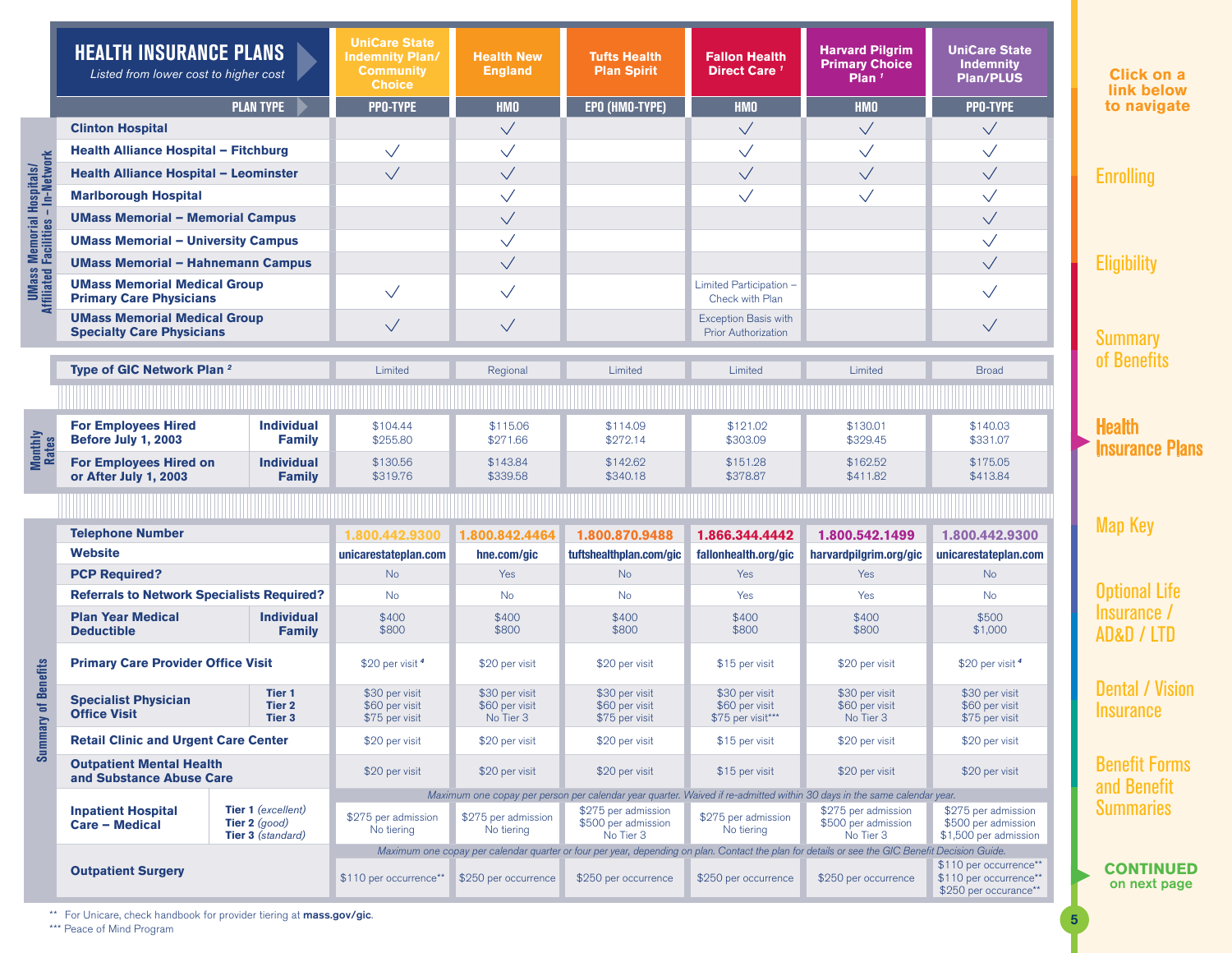<span id="page-5-0"></span>

|                           | <b>HEALTH INSURANCE PLANS</b><br>Listed from lower cost to higher cost  | <b>AllWays Health</b><br><b>Partners Complete</b><br>(Formerly Neighborhood<br>Health Plan) | <b>Tufts Health Plan</b><br><b>Navigator</b> | <b>Fallon Health</b><br>Select Care <sup>1</sup> | <b>Harvard Pilgrim</b><br>Independence<br>Plan <sup>1</sup> | <b>UniCare State</b><br><b>Indemnity Plan/Basic</b><br>With CIC <sup>5</sup> |
|---------------------------|-------------------------------------------------------------------------|---------------------------------------------------------------------------------------------|----------------------------------------------|--------------------------------------------------|-------------------------------------------------------------|------------------------------------------------------------------------------|
|                           | <b>PLAN TYPE</b>                                                        | <b>HMO</b>                                                                                  | <b>POS</b>                                   | <b>HMO</b>                                       | <b>POS</b>                                                  | <b>INDEMNITY</b>                                                             |
|                           | <b>Clinton Hospital</b>                                                 |                                                                                             |                                              |                                                  |                                                             |                                                                              |
|                           | <b>Health Alliance Hospital - Fitchburg</b>                             |                                                                                             |                                              |                                                  |                                                             |                                                                              |
| Hospitals/<br>- In-Netwo  | <b>Health Alliance Hospital - Leominster</b>                            |                                                                                             |                                              |                                                  |                                                             |                                                                              |
|                           | <b>Marlborough Hospital</b>                                             |                                                                                             |                                              |                                                  |                                                             |                                                                              |
| $\frac{1}{\sin \theta}$   | <b>UMass Memorial - Memorial Campus</b>                                 |                                                                                             |                                              |                                                  |                                                             |                                                                              |
| Memor<br>Faciliti         | <b>UMass Memorial - University Campus</b>                               |                                                                                             |                                              |                                                  |                                                             |                                                                              |
|                           | <b>UMass Memorial - Hahnemann Campus</b>                                |                                                                                             |                                              |                                                  |                                                             |                                                                              |
| <b>UMass</b><br>ffiliated | <b>UMass Memorial Medical Group</b><br><b>Primary Care Physicians</b>   |                                                                                             |                                              |                                                  |                                                             |                                                                              |
|                           | <b>UMass Memorial Medical Group</b><br><b>Specialty Care Physicians</b> |                                                                                             |                                              |                                                  |                                                             |                                                                              |

| Type of GIC Network Plan <sup>2</sup>                  |                                    | Regional             | <b>Broad</b>         | <b>Broad</b>         | <b>Broad</b>         | National             |                      |
|--------------------------------------------------------|------------------------------------|----------------------|----------------------|----------------------|----------------------|----------------------|----------------------|
|                                                        |                                    |                      |                      |                      |                      | without CIC          | with CIC             |
| <b>For Employees Hired</b><br>Before July 1, 2003      | <b>Individual</b><br><b>Family</b> | \$130.23<br>\$335.67 | \$150.33<br>\$364.44 | \$163.09<br>\$394.30 | \$178.61<br>\$434.08 | \$207.49<br>\$457.54 | \$258.87<br>\$574.53 |
| <b>For Employees Hired on</b><br>or After July 1, 2003 | <b>Individual</b><br><b>Family</b> | \$162.80<br>\$419.59 | \$187.92<br>\$455.56 | \$203.87<br>\$492.88 | \$223.27<br>\$542.61 | \$259.36<br>\$571.93 | \$310.74<br>\$688.92 |
|                                                        |                                    |                      |                      |                      |                      |                      |                      |

|                            | <b>Telephone Number</b>                                     |                                                                          | 1.866.567.9175                                                                                                                                  | 1.800.870.9488                                                      | 1.866.344.4442                                                      | 1.800.542.1499                                                      | 1.800.442.9300                                     |  |
|----------------------------|-------------------------------------------------------------|--------------------------------------------------------------------------|-------------------------------------------------------------------------------------------------------------------------------------------------|---------------------------------------------------------------------|---------------------------------------------------------------------|---------------------------------------------------------------------|----------------------------------------------------|--|
|                            | <b>Website</b>                                              |                                                                          | allwayshealthpartners.org/gic-members                                                                                                           | tuftshealthplan.com/gic                                             | fallonhealth.org/gic                                                | harvardpilgrim.org/gic                                              | unicarestateplan.com                               |  |
|                            | <b>PCP Required?</b>                                        |                                                                          | Yes                                                                                                                                             | <b>Yes</b>                                                          | <b>Yes</b>                                                          | <b>Yes</b>                                                          | N <sub>o</sub>                                     |  |
|                            | <b>Referrals to Network Specialists Required?</b>           |                                                                          | Yes                                                                                                                                             | Yes                                                                 | Yes                                                                 | Yes                                                                 | <b>No</b>                                          |  |
|                            | <b>Plan Year Medical</b><br><b>Deductible</b>               | <b>Individual</b><br><b>Family</b>                                       | \$500<br>\$1,000                                                                                                                                | \$500<br>\$1,000                                                    | \$500<br>\$1,000                                                    | \$500<br>\$1,000                                                    | \$500<br>\$1,000                                   |  |
| <b>Summary of Benefits</b> | <b>Primary Care Provider Office Visit</b>                   |                                                                          | \$20 per visit                                                                                                                                  | Tier 1: \$10<br>Tier 2: \$20<br>Tier 3: \$40                        | \$20 per visit                                                      | Tier 1: \$10<br>Tier 2: \$20<br>Tier 3: \$40                        | \$20 per visit                                     |  |
|                            | <b>Specialist Physician</b><br><b>Office Visit</b>          | Tier <sub>1</sub><br><b>Tier 2</b><br>Tier 3                             | \$30 per visit<br>\$60 per visit<br>No Tier 3                                                                                                   | \$30 per visit<br>\$60 per visit<br>\$75 per visit                  | \$30 per visit<br>\$60 per visit<br>\$75 per visit                  | \$30 per visit<br>\$60 per visit<br>\$75 per visit                  | \$30 per visit<br>\$60 per visit<br>\$60 per visit |  |
|                            | <b>Retail Clinic and Urgent Care Center</b>                 |                                                                          | \$20 per visit                                                                                                                                  | \$20 per visit                                                      | \$20 per visit                                                      | \$10 retail clinic<br>\$20 urgent care                              | \$20 per visit                                     |  |
|                            | <b>Outpatient Mental Health</b><br>and Substance Abuse Care |                                                                          | \$20 per visit                                                                                                                                  | \$10 per visit                                                      | \$20 per visit                                                      | \$10 per visit                                                      | \$20 per visit                                     |  |
|                            |                                                             |                                                                          | Maximum one copay per person per calendar year quarter. Waived if re-admitted within 30 days in the same calendar year.                         |                                                                     |                                                                     |                                                                     |                                                    |  |
|                            | <b>Inpatient Hospital</b><br><b>Care - Medical</b>          | <b>Tier 1</b> (excellent)<br>Tier $2$ (good)<br><b>Tier 3</b> (standard) | \$275 per admission<br>No tiering                                                                                                               | \$275 per admission<br>\$500 per admission<br>\$1,500 per admission | \$275 per admission<br>\$500 per admission<br>\$1,500 per admission | \$275 per admission<br>\$500 per admission<br>\$1,500 per admission | \$275 per admission<br>No tiering                  |  |
|                            |                                                             |                                                                          | Maximum one copay per calendar quarter or four per year, depending on plan. Contact the plan for details or see the GIC Benefit Decision Guide. |                                                                     |                                                                     |                                                                     |                                                    |  |
|                            | <b>Outpatient Surgery</b>                                   |                                                                          | \$250 per occurrence                                                                                                                            | \$250 per occurrence                                                | \$250 per occurrence                                                | \$250 per occurrence                                                | \$250 per occurrence                               |  |

### **Click on a link below to navigate**

**[Enrolling](#page-1-0)** 

### **[Eligibility](#page-2-0)**

**Summary** [of Benefits](#page-3-0)

### **Health** [Insurance Plans](#page-4-0)

[Map Key](#page-6-0)

[Optional Life](#page-7-0)  Insurance / AD&D / LTD

[Dental / Vision](#page-8-0)  **Insurance** 

[Benefit Forms](#page-8-0)  and Benefit **Summaries** 

\*\* For Unicare, check handbook for provider tiering at [mass.gov/gic](http://mass.gov/gic).

\*\*\* Peace of Mind Program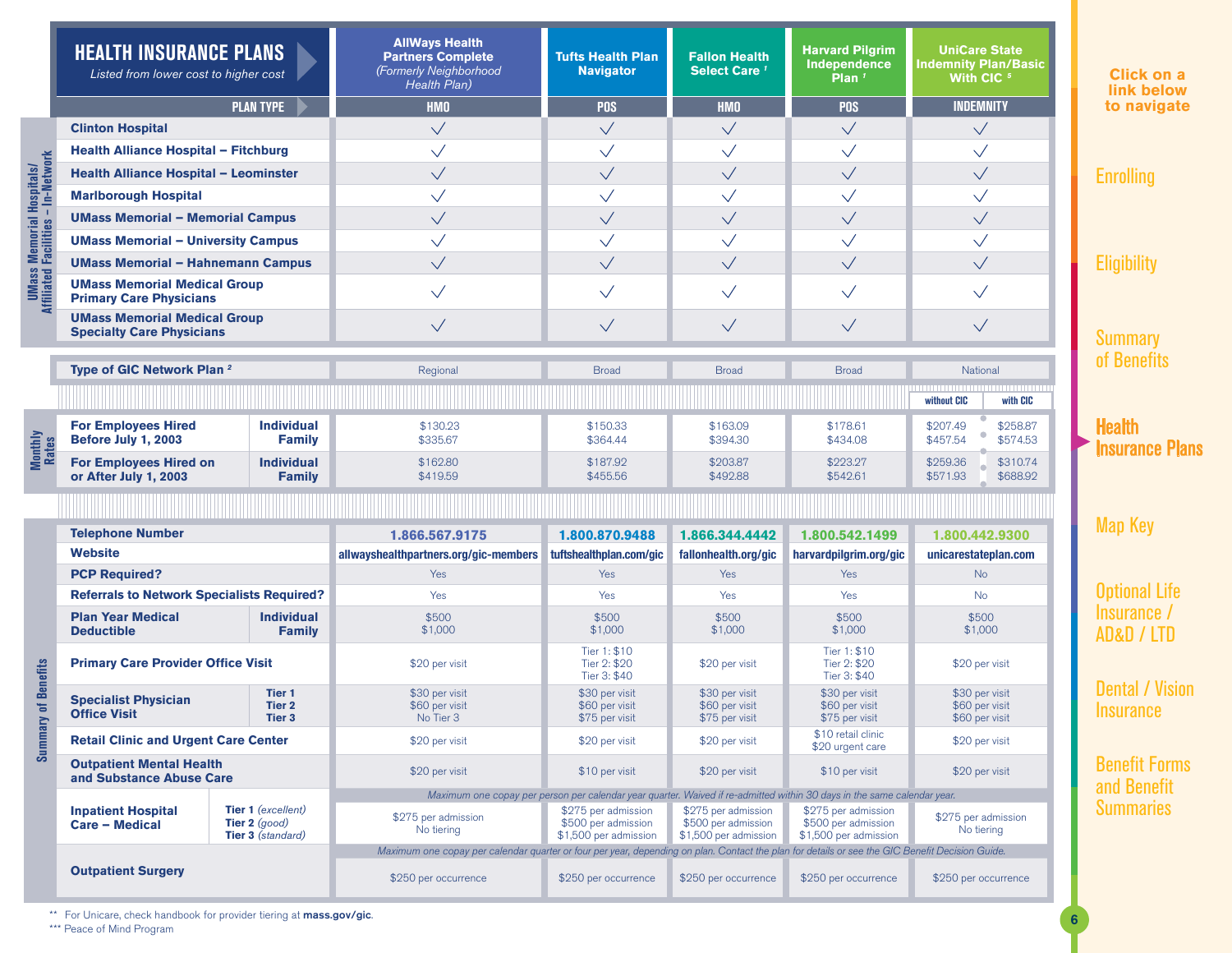<span id="page-6-0"></span>

*of providers in this county or state; contact the health insurance carrier to find out which doctors and hospitals participate.*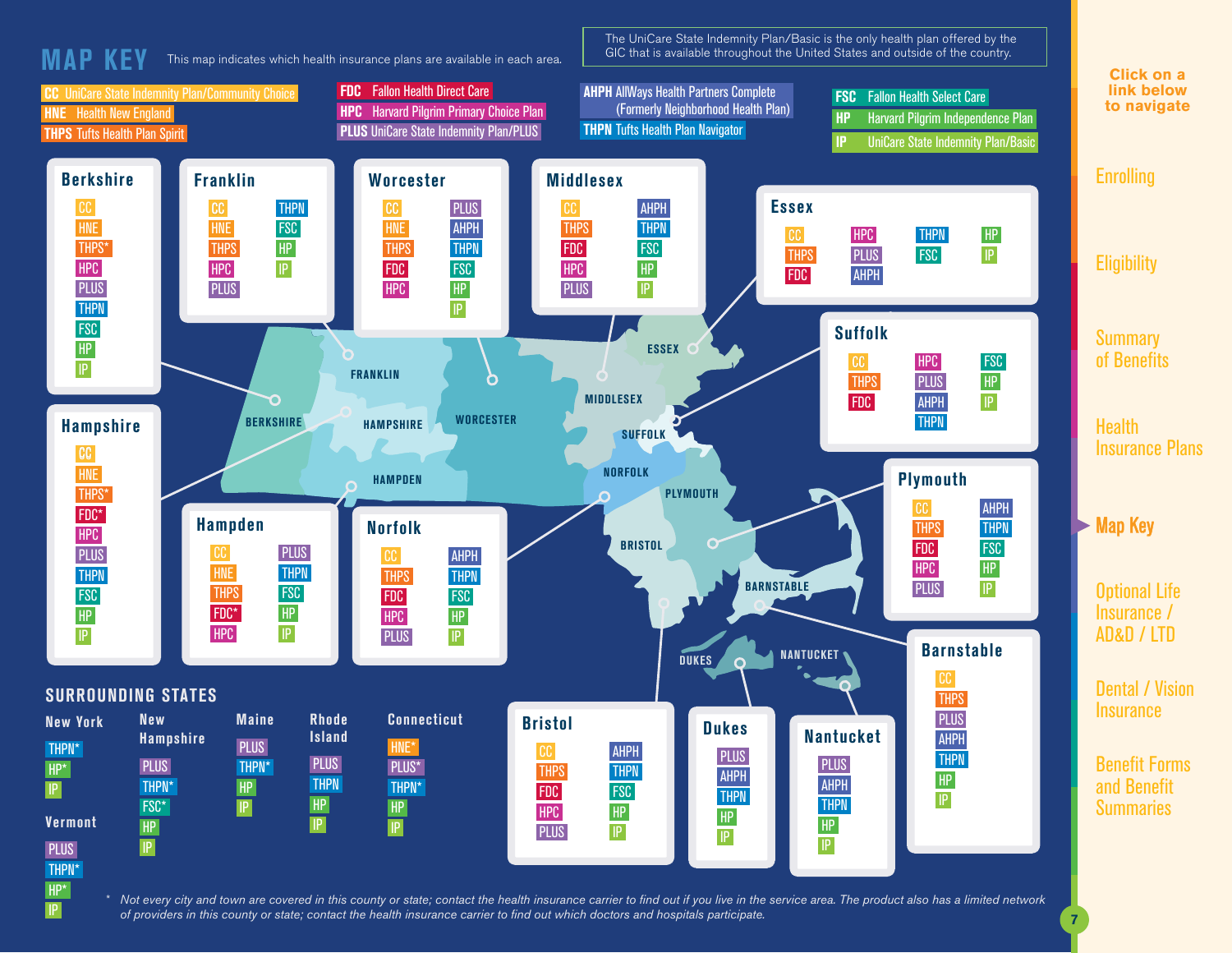### <span id="page-7-0"></span>OPTIONAL LIFE INSURANCE AND ACCIDENTAL DEATH & DISMEMBERMENT / LONG TERM DISABILITY INSURANCE

### OPTIONAL LIFE INSURANCE AND ACCIDENTAL DEATH & DISMEMBERMENT (AD&D)

Optional Life Insurance is offered to you as a voluntary benefit through The Hartford. The cost is based on your age, salary and the amount of insurance coverage you elect. Coverage is effective on the first of the month following 60 days of employment or two full calendar months, whichever comes first, if you enroll as a new hire. In addition, you are also provided with \$5,000 of basic life insurance with your health insurance plan through the Group Insurance Commission.

#### BASIC FEATURES

- » May elect up to 8x annual salary (up to \$1.5 million maximum) without Evidence of Insurability as a new hire
- » Accidental death and dismemberment included
- » Portable upon termination
- » Option available to convert to permanent whole or universal life policy

#### ENROLLMENT INFORMATION

When to enroll - You may enroll as a new hire during your first 10 days of employment without having to provide evidence of medical insurability. If you choose to enroll at a later date, you must prove evidence of medical insurability.

| <b>MONTHLY OPTIONAL LIFE INSURANCE RATES</b> |                                               |                                                   |  |  |  |  |
|----------------------------------------------|-----------------------------------------------|---------------------------------------------------|--|--|--|--|
| <b>ACTIVE EMPLOYEE AGE</b>                   | <b>SMOKER RATE</b><br>Per \$1,000 of Coverage | <b>NON-SMOKER RATE</b><br>Per \$1,000 of Coverage |  |  |  |  |
| Under Age 35                                 | \$0.10                                        | \$0.04                                            |  |  |  |  |
| $35 - 44$                                    | \$0.12                                        | \$0.05                                            |  |  |  |  |
| 45-49                                        | \$0.20                                        | \$0.07                                            |  |  |  |  |
| $50 - 54$                                    | \$0.33                                        | \$0.14                                            |  |  |  |  |
| 55-59                                        | \$0.53                                        | \$0.21                                            |  |  |  |  |
| 60-64                                        | \$0.79                                        | \$0.31                                            |  |  |  |  |
| 65-69                                        | \$1.45                                        | \$0.70                                            |  |  |  |  |
| Age 70 and over                              | \$2.57                                        | \$1.16                                            |  |  |  |  |

*Rates include Accidental Death and Dismemberment coverage.* 

State employees who have a qualified family status change during the year may enroll in or increase their coverage without evidence of medical insurability in an amount up to 4x salary within 31 days of the qualifying event. Family status changes include: marriage, birth or adoption of a child, divorce and death of a spouse.

### LONG TERM DISABILITY (LTD) INSURANCE

Employees may choose to participate in a Long Term Disability program offered by Unum. The employee pays the entire cost of the plan. Coverage is effective on the first of the month following 60 days of employment or two full calendar months, whichever comes first, if you enroll as a new hire.

#### **PROVISIONS**

- » A tax-free benefit of 55% of your gross monthly salary
- » A benefit for mental health disabilities and for partial disabilities
- » A rehabilitation and return-to-work assistance benefit
- » A dependent care expense benefit

#### ENROLLMENT INFORMATION

When to enroll – You may enroll as a new hire during your first 10 days of employment without having to provide evidence of medical insurability. If you choose to enroll at a later date, you must prove evidence of medical insurability.

| <b>EMPLOYEE</b><br><b>EMPLOYEE</b><br><b>MONTHLY RATES</b><br><b>MONTHLY RATES</b><br><b>ACTIVE</b><br><b>ACTIVE</b><br><b>Per \$100 of</b><br><b>Per \$100 of</b><br><b>EMPLOYEE AGE</b><br><b>EMPLOYEE AGE</b><br><b>Monthly Earnings</b><br><b>Monthly Earnings</b><br>\$0.08<br>\$0.57<br>Under Age 25<br>50-54<br>\$0.10<br>$25 - 29$<br>\$0.70<br>55-59<br>\$0.14<br>\$0.67<br>$30 - 34$<br>60-64<br>\$0.17<br>65-69<br>\$0.38<br>$35 - 39$<br>\$0.22<br>\$0.35<br>$40 - 44$<br>Age 70 and over | <b>LONG TERM DISABILITY RATES</b> |        |  |  |  |  |  |
|-------------------------------------------------------------------------------------------------------------------------------------------------------------------------------------------------------------------------------------------------------------------------------------------------------------------------------------------------------------------------------------------------------------------------------------------------------------------------------------------------------|-----------------------------------|--------|--|--|--|--|--|
|                                                                                                                                                                                                                                                                                                                                                                                                                                                                                                       |                                   |        |  |  |  |  |  |
|                                                                                                                                                                                                                                                                                                                                                                                                                                                                                                       |                                   |        |  |  |  |  |  |
|                                                                                                                                                                                                                                                                                                                                                                                                                                                                                                       |                                   |        |  |  |  |  |  |
|                                                                                                                                                                                                                                                                                                                                                                                                                                                                                                       |                                   |        |  |  |  |  |  |
|                                                                                                                                                                                                                                                                                                                                                                                                                                                                                                       |                                   |        |  |  |  |  |  |
|                                                                                                                                                                                                                                                                                                                                                                                                                                                                                                       |                                   |        |  |  |  |  |  |
|                                                                                                                                                                                                                                                                                                                                                                                                                                                                                                       | $45 - 49$                         | \$0.47 |  |  |  |  |  |

**Click on a link below to navigate**

### **[Enrolling](#page-1-0)**

**[Eligibility](#page-2-0)** 

Summary [of Benefits](#page-3-0)

**Health** [Insurance Plans](#page-4-0)

### [Map Key](#page-6-0)

Optional Life Insurance / AD&D / LTD

[Dental / Vision](#page-8-0)  **Insurance**